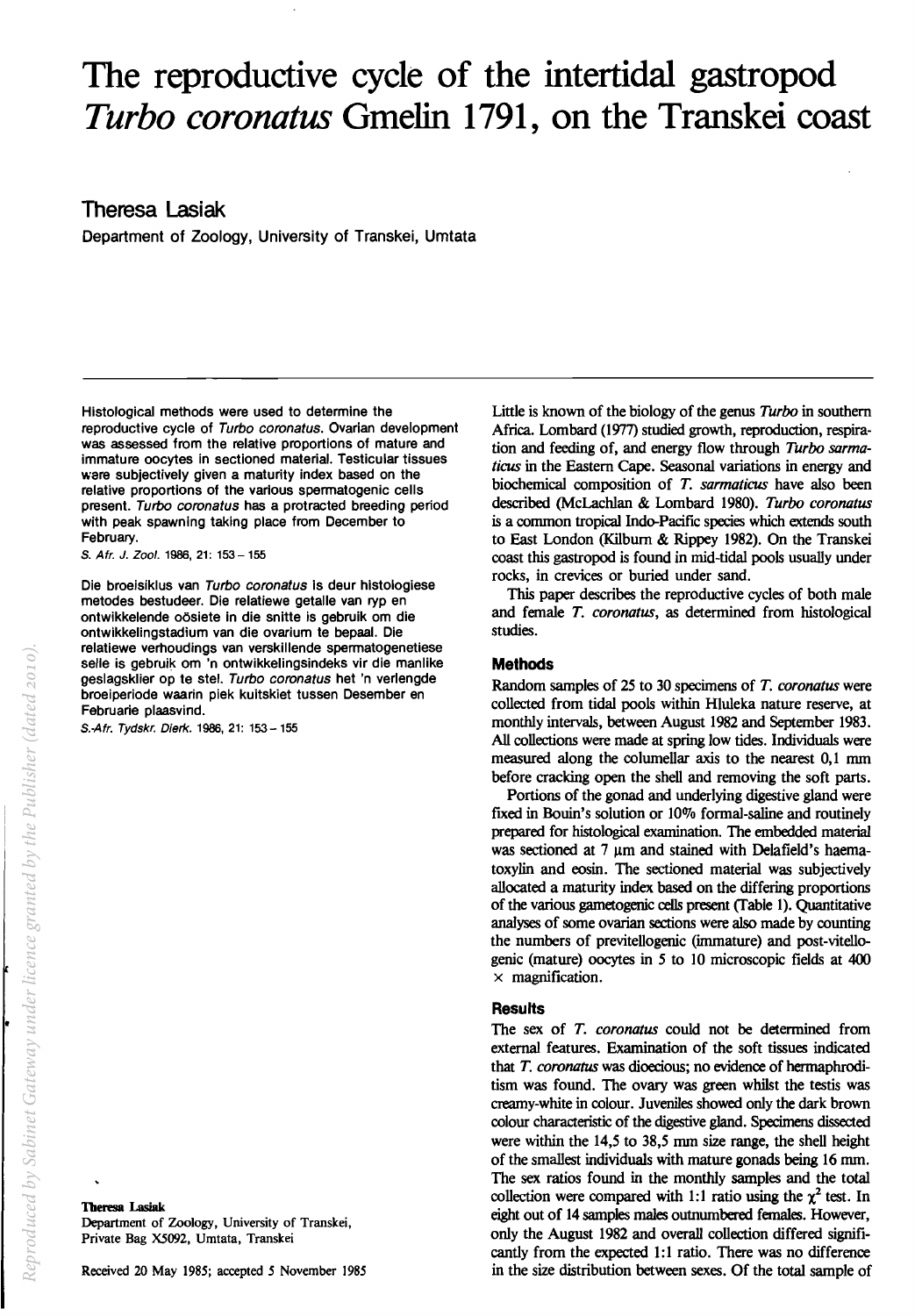Table 1 Stages in the reproductive cycle of Turbo coronatus (based on the scheme used by Orton, Southward & Dodd 1956)

| Stage             | Contents of follicles                                                                           |                                                                                                                                                    |
|-------------------|-------------------------------------------------------------------------------------------------|----------------------------------------------------------------------------------------------------------------------------------------------------|
|                   | Male                                                                                            | Female                                                                                                                                             |
| Developing<br>dı. | Some spermatogonia,<br>mainly spermatocytes.                                                    | Mainly small immature<br>oocytes interspersed with<br>groups of undifferentiated<br>germ cells attached to<br>trabeculae.                          |
| d2                | Number of spermato-<br>cytes approximately<br>equal to that of sperma-<br>tids and spermatozoa. | Vitellogenesis well advanced<br>in most oocytes, which are<br>now medium to large in size.<br>Some small oocytes remain<br>attached to trabeculae. |
| d,                | Some sperma-<br>tocytes, but spermatids<br>and spermatozoa now<br>predominant.                  | Majority of oocytes are<br>large and of uniform size,<br>surrounded by a basophilic<br>jelly layer. Few small oocytes<br>remain attached.          |
| Ripe<br>г         | Follicle full of sperma-<br>tozoa and spermatids.<br>Few spermatocytes<br>present.              | Uniform mass of large eggs<br>with only traces of original<br>trabeculae present.                                                                  |
| Spawned<br>sp     | Follicles mostly empty,<br>some with residual<br>spermatozoa and<br>spermatids.                 | Pronounced gaps with some<br>residual mature oocytes.<br>Small oocytes present on<br>trabeculae.                                                   |

*393 T. coronatus* examined, 219 were male and 174 female.

The gonad lies along the length of the digestive gland and overlaps it laterally. The internal arrangement of the gonads conforms to those of *Turbo intercostalis* and *Turbo torquatus*  described by Joll (1980). Previtellogenic oocytes remain attached to the ovarian trabeculae for much of their development. At a later stage they are attached to the trabecular surface, merely by a stalk. These developing oocytes have clear nuclei with a deeply stained nucleolus. As vitellogenesis commences the oocytes detach from the trabeculae. The cytoplasm of these oocytes takes on a granular appearance owing to the deposition of yolk granules. Post-vitellogenic oocytes are surrounded by a basophilic jelly layer. With the exception of resting males, all stages of spermatogenesis were apparent in the testes. The spermatogenic cells were arranged in overlapping layers spreading out from the trabeculae into the lumen.

The mean percentage of mature oocytes increased steadily from September reaching a peak in January, when the eight females examined contained only mature oocytes (Figure 1). Thereafter, the percentage mature oocytes declined (indicating spawning activity) reaching its lowest level in May. The proportion of vitellogenic oocytes began to climb again from June onwards. Females with mature oocytes accounting for over 70% of the oocytes counted were recorded from November to March and from June to July.

The subjective staging (Figure 2) indicates little gametogenic synchrony; *T. coronatus* individuals at several developmental stages were present in most samples. Between August and December 1982 the population exhibited a progressive increase in gonadal development. Ripe, pre-spawning individuals comprised a major proportion of the population in December and January. However, low levels of breeding activity, indi- ' cated by the presence of ripe or spent *T. coronatus* were apparent throughout the study period. No *T. coronatus* were observed in a resting condition.



Figure 1 The reproductive cycle of female *Turbo coronatus* as indicated by the percentage of mature OOCytes present in samples. Vertical bar indicates standard deviation. Numbers above the bar indicate sample size.



Figure 1 The reproductive cycle of (a) female and (b) male *Turbo coronatus* based on the proportion of the population at each maturity stage  $(d_1, d_2, d_3:$  developing; r: ripe; sp: spawned).

### **Discussion**

A distinct peak in the spawning activity of *T. coronatus* was evident between December and February. In Port Elizabeth the congeneric T. sarmaticus has been found to spawn during the summer  $-$  autumn period (December  $-$  April) (Lombard 1977; McLachlan & Lombard 1980). Prolonged breeding